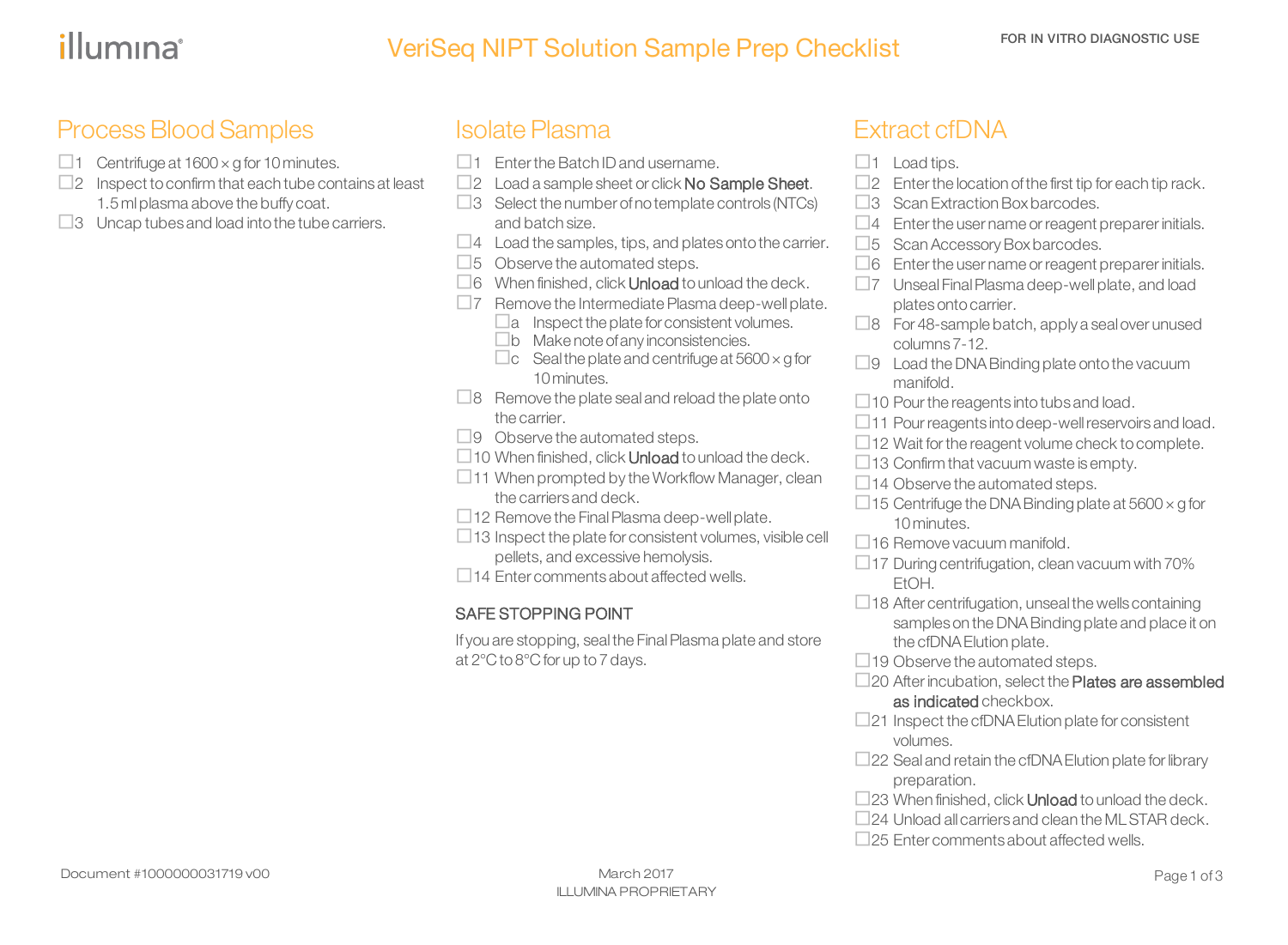# VeriSeq NIPT Solution Sample Prep Checklist FOR IN VITRO DIAGNOSTIC USE

#### SAFE STOPPING POINT

If you are stopping, sealthe cfDNAElution plate and store at-25°C to -15°Cfor up to7days.

### Prepare Libraries

- $\Box$ 1 Scan Library Prep Box barcodes.
- $\square$ 2 Confirm that the kit is not expired.
- $\square$ 3 Enter the user name or reagent preparer initials.

 $\Box$ 4 Scan Accessory Box barcodes.

 $\square$ 5 Enter the user name or reagent preparer initials.

 $\Box 6$  Load tips.

 $\square$ 7 Enter the location of the first tip for each tip rack.

 $\Box$ 8 Load plates.

 $\Box$ 9 Pour reagents into deep well reservoirs and load.

 $\Box$ 10 Pour reagents into tubs and load.

 $\Box$ 11 Wait for the reagent volume check to complete.

 $\Box$ 12 Observe the automated steps.

 $\Box$ 13 When finished, click **Unload** to unload the deck.

 $\Box$ 14 Inspect Libraries plate for consistent volumes.

 $\Box$ 15 Seal and retain the Libraries plate.

 $\Box$  16 Unload the carriers and clean the deck.

 $\Box$ 17 Enter comments about affected wells.

#### SAFE STOPPING POINT

If you are stopping, seal the Libraries plate prior to storage. The Libraries plate is stable for up to 7 days cumulative storage at-25°C to -15°C.

## Quantify Libraries

- $\Box$ 1 Scan Accessory Box barcodes.  $\square$ 2 Enter the user name or reagent preparer initials.  $\Box$ 3 Load tips onto the tip carrier.  $\square$ 4 Unseal the Libraries plate, and load plates.  $\square$ 5 Load reagent tubes without caps.  $\Box$ 6 Pour the reagents into reagent tubs and load.  $\square$ 7 Wait for the reagent volume check to complete.  $\Box$ 8 Observe the automated steps.  $\square$ 9 When finished, click **Unload** to unload the deck.  $\Box$  10 Unload the Libraries plate, check for consistent volumes, seal and store at room temperature.  $\Box$ 11 Unload 96-well plates and check for consistent volumes.  $\Box$ 12 Unload 384-well plate and check for liquid in the appropriate wells.  $\Box$ a Seal the plate with a foil seal.  $\square$ b Centrifuge at 1000  $\times$  g for 20 seconds.  $\Box$ c Incubate at room temperature for 10 minutes.  $\Box$ 13 Unload all carriers and clean the ML STAR deck.  $\Box$  14 After incubation, remove the foil seal and load the 384-well plate onto the microplate reader.  $\Box$ 15 Save the data as an . XML file.
- $\Box$ 16 On the ML STAR, enter the fluorometer ID, enter comments forthe run, and upload the .XML file.
- $\Box$ 17 Review the analysis results.
- $\Box$  18 Enter comments about affected wells.

 $\Box$  19 Assess the results.

#### SAFE STOPPING POINT

If you are stopping, sealthe plate and store at -25°C to -15°C for up to 7 days.